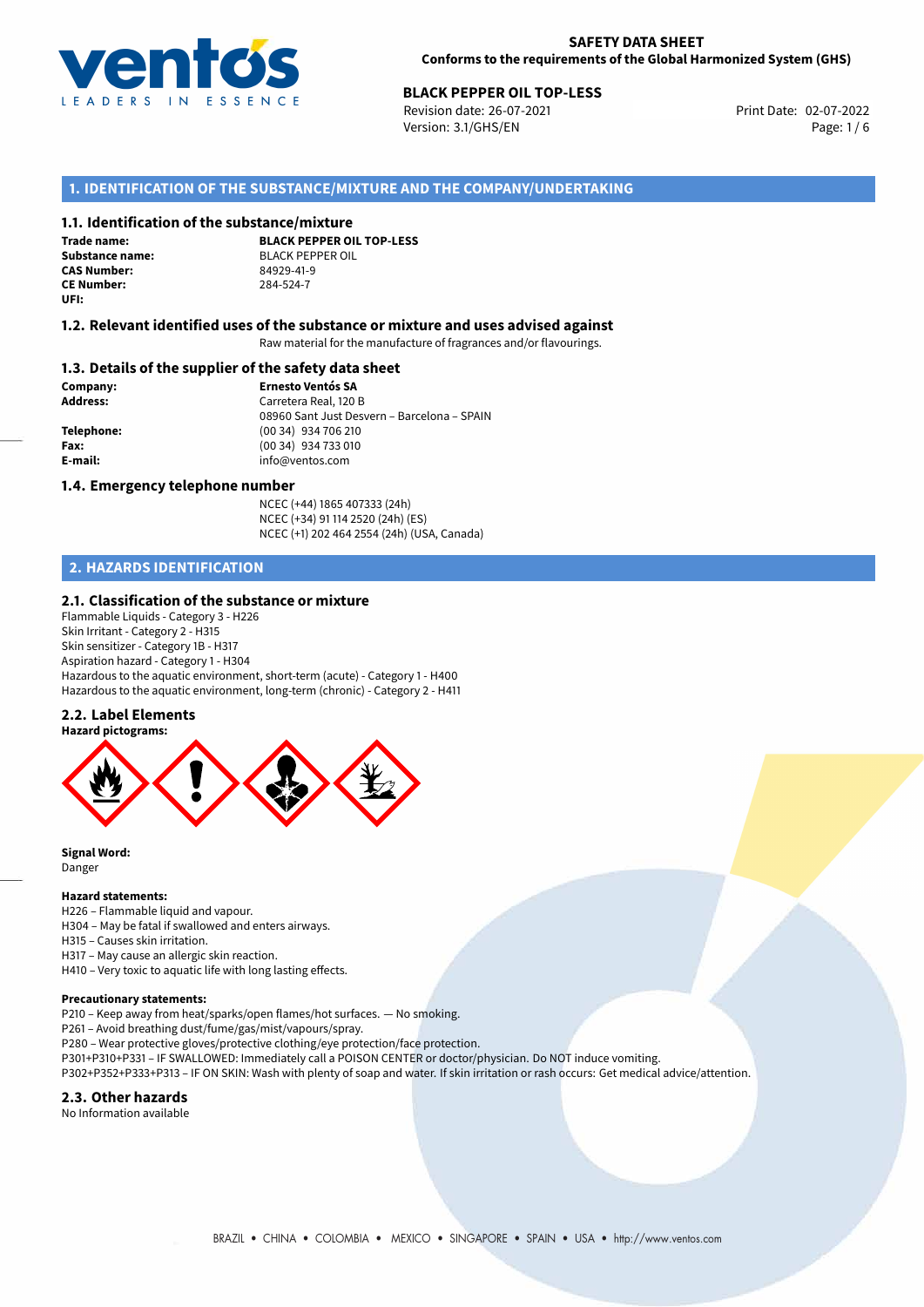

# **BLACK PEPPER OIL TOP-LESS**<br>Revision date: 26-07-2021 **Burger Server Server Print Date: 02-07-2022**

Revision date: 26-07-2021 Version: 3.1/GHS/EN Page: 2 / 6

## **3. COMPOSITION/INFORMATION ON INGREDIENTS**

#### **3.1. Substances**

| Chemical name: | <b>BLACK PEPPER OIL</b> |
|----------------|-------------------------|
| CAS number:    | 84929-41-9              |
| EC number:     | 284-524-7               |

#### **Hazardous constituents:**

| <b>Chemical Name</b> | % (w/w)          | <b>CAS No</b><br><b>EC No</b> | <b>Classification according to GHS</b>                                                                                                                                                                                                                                                                                                                                                                                                                |  |
|----------------------|------------------|-------------------------------|-------------------------------------------------------------------------------------------------------------------------------------------------------------------------------------------------------------------------------------------------------------------------------------------------------------------------------------------------------------------------------------------------------------------------------------------------------|--|
| BETA-CARYOPHYLLENE   | $\geq$ 25; <50   | 87-44-5<br>201-746-1          | Skin sensitizer - Category 1B - H317<br>Aspiration hazard - Category 1 - H304<br>Hazardous to the aquatic environment, long-term (chronic) - Category 4 - H413                                                                                                                                                                                                                                                                                        |  |
| <b>LIMONENE</b>      | $\geq$ 10; <25   | 138-86-3<br>205-341-0         | Flammable Liquids - Category 3 - H226<br>Skin Irritant - Category 2 - H315<br>Skin sensitizer - Category 1B - H317<br>Aspiration hazard - Category 1 - H304<br>Hazardous to the aquatic environment, short-term (acute) - Category 1 - H400<br>Hazardous to the aquatic environment, long-term (chronic) - Category 3 - H412                                                                                                                          |  |
| DELTA-3-CARENE       | $≥1;$ < 10       | 13466-78-9<br>236-719-3       | Flammable Liquids - Category 3 - H226<br>Acute Toxicity - Category 4 (inhalation) - H332<br>Acute Toxicity - Category 5 (oral) - H303<br>Skin Irritant - Category 2 - H315<br>Skin sensitizer - Category 1 - H317<br>Aspiration hazard - Category 1 - H304<br>Hazardous to the aquatic environment, short-term (acute) - Category 2 - H401<br>Hazardous to the aquatic environment, long-term (chronic) - Category 2 - H411                           |  |
| BETA-PINENE          | $\geq$ 1; <10    | 127-91-3<br>204-872-5         | Flammable Liquids - Category 3 - H226<br>Skin Irritant - Category 2 - H315<br>Skin sensitizer - Category 1B - H317<br>Aspiration hazard - Category 1 - H304<br>Hazardous to the aquatic environment, short-term (acute) - Category 1 - H400<br>Hazardous to the aquatic environment, long-term (chronic) - Category 1 - H410                                                                                                                          |  |
| TERPINEN-4-OL        | $>1$ ; <10       | 562-74-3<br>209-235-5         | Flammable Liquids - Category 4 - H227<br>Acute Toxicity - Category 4 (oral) - H302<br>Acute Toxicity - Category 4 (inhalation) - H332<br>Acute Toxicity - Category 5 (dermal) - H313<br>Skin Irritant - Category 2 - H315<br>Eye Irritant - Category 2B - H320<br>Specific target organ toxicity following single exposure - Category 3 (narcotic effects)<br>$-H336$<br>Hazardous to the aquatic environment, short-term (acute) - Category 2 - H401 |  |
| ALPHA-BISABOLENE     | $≥1;$ < 10       | 17627-44-0<br>241-610-9       | Acute Toxicity - Category 4 (inhalation) - H332<br>Skin Irritant - Category 2 - H315<br>Skin sensitizer - Category 1B - H317<br>Aspiration hazard - Category 1 - H304<br>Hazardous to the aquatic environment, short-term (acute) - Category 2 - H401<br>Hazardous to the aquatic environment, long-term (chronic) - Category 2 - H411                                                                                                                |  |
| CARYOPHYLLENE OXIDE  | $\geq$ 1; $<$ 10 | 1139-30-6<br>214-519-7        | Skin Irritant - Category 3 - H316<br>Hazardous to the aquatic environment, short-term (acute) - Category 2 - H401<br>Hazardous to the aquatic environment, long-term (chronic) - Category 2 - H411                                                                                                                                                                                                                                                    |  |
| <b>MYRCENE</b>       | $\geq$ 1; <10    | 123-35-3<br>204-622-5         | Flammable Liquids - Category 3 - H226<br>Skin Irritant - Category 2 - H315<br>Eye Irritant - Category 2A - H319<br>Aspiration hazard - Category 1 - H304<br>Hazardous to the aquatic environment, short-term (acute) - Category 1 - H400<br>Hazardous to the aquatic environment, long-term (chronic) - Category 2 - H411                                                                                                                             |  |
| ALPHA-PINENE         | $\geq$ 1; <10    | $80 - 56 - 8$<br>201-291-9    | Flammable Liquids - Category 3 - H226<br>Acute Toxicity - Category 4 (oral) - H302<br>Skin Irritant - Category 2 - H315<br>Skin sensitizer - Category 1B - H317<br>Aspiration hazard - Category 1 - H304<br>Hazardous to the aquatic environment, short-term (acute) - Category 1 - H400<br>Hazardous to the aquatic environment, long-term (chronic) - Category 1 - H410                                                                             |  |
|                      | $\cdots$         |                               |                                                                                                                                                                                                                                                                                                                                                                                                                                                       |  |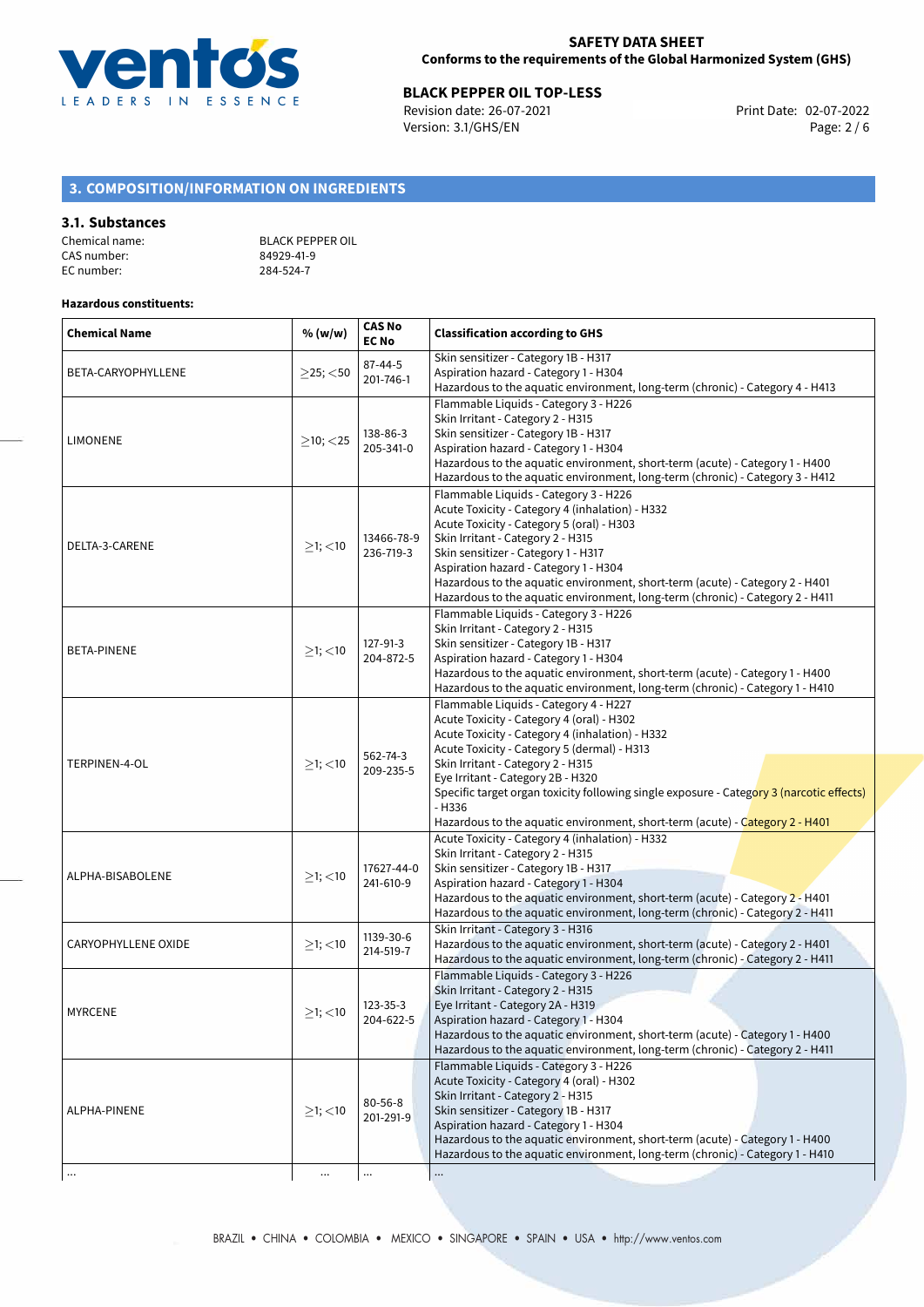

#### **SAFETY DATA SHEET Conforms to the requirements of the Global Harmonized System (GHS)**

# 02-07-2022 **BLACK PEPPER OIL TOP-LESS**

Revision date: 26-07-2021 Version: 3.1/GHS/EN Page: 3 / 6

| $\cdots$           |               |                      | $\cdots$                                                                                                                                                                                                                                                                             |
|--------------------|---------------|----------------------|--------------------------------------------------------------------------------------------------------------------------------------------------------------------------------------------------------------------------------------------------------------------------------------|
| ALPHA-PHELLANDRENE | $>1$ ; $<$ 10 | 99-83-2<br>202-792-5 | Flammable Liquids - Category 3 - H226<br>Aspiration hazard - Category 1 - H304<br>Hazardous to the aquatic environment, short-term (acute) - Category 1 - H400<br>Hazardous to the aquatic environment, long-term (chronic) - Category 1 - H410                                      |
| LINALOOL           | $>0.1$ ; <1   | 78-70-6<br>201-134-4 | Flammable Liquids - Category 4 - H227<br>Acute Toxicity - Category 5 (oral) - H303<br>Skin Irritant - Category 2 - H315<br>Eye Irritant - Category 2A - H319<br>Skin sensitizer - Category 1B - H317<br>Hazardous to the aquatic environment, short-term (acute) - Category 3 - H402 |

[See the full text of the hazard statements in section 16.](#page-5-0)

## **3.2. Mixtures**

Not applicable.

## **4. FIRST-AID MEASURES**

#### **4.1. Description of necessary first aid measures**

| Ingestion:    | Rinse mouth with water.<br>Obtain medical advice.<br>Keep at rest. Do not induce vomiting.                                                           |
|---------------|------------------------------------------------------------------------------------------------------------------------------------------------------|
| Eye contact:  | In case of contact with eyes, rinse immediately with plenty of water for at least 15 minutes and seek medical advice.                                |
| Inhalation:   | Remove person to fresh air and keep at rest.<br>Seek immediate medical advice.                                                                       |
| Skin contact: | Take off immediately all contaminated clothing.<br>Thoroughly wash affected skin with soap and water.<br>Seek medical attention if symptoms persist. |

#### **4.2. Most important symptoms and effects, both acute and delayed**

No information available.

#### **4.3. Indication of any immediate medical attention and special treatment needed**

No information available.

## **5. FIRE-FIGHTING MEASURES**

#### **5.1. Extinguishing Media**

Water spray, carbon dioxide, dry chemical powder or appropriate foam. For safety reasons do not use full water jet.

#### **5.2. Special hazards arising from the substance or mixture**

Known or Anticipated Hazardous Products of Combustion: Emits toxic fumes under fire conditions.

#### **5.3. Advice for firefighters**

High temperatures can lead to high pressures inside closed containers. Avoid inhalation of vapors that are created. Use appropriate respiratory protection. Do not allow spillage of fire to be poured into drains or watercourses. Wear self-contained breathing apparatus and protective clothing.

## **6. ACCIDENTAL RELEASE MEASURES**

#### **6.1. Personal precautions, protective equipment and emergency procedures**

Evacuate surronding areas. Ensure adequate ventilation. Keep unnecessary and unprotected personnel from entering. Do not breathe vapor/spray. Avoid contact with skin and eyes. Information regarding personal protective measures: see section 8.

#### **6.2. Environmental precautions**

To avoid possible contamination of the environment, do not discharge into any drains, surface waters or groundwaters.

## **6.3. Methods and materials for containment and cleaning up**

Cover with an inert, inorganic, non-combustible absorbent material (e.g. dry-lime, sand, soda ash). Place in covered containers using non-sparking tools and transport outdoors. Avoid open flames or sources of ignition (e.g. pilot lights on gas hot water heater). Ventilate area and wash spill site after material pickup is complete.

## **6.4. Reference to other sections**

Information regarding exposure controls, personal protection and disposal considerations can be found in sections 8 and 13.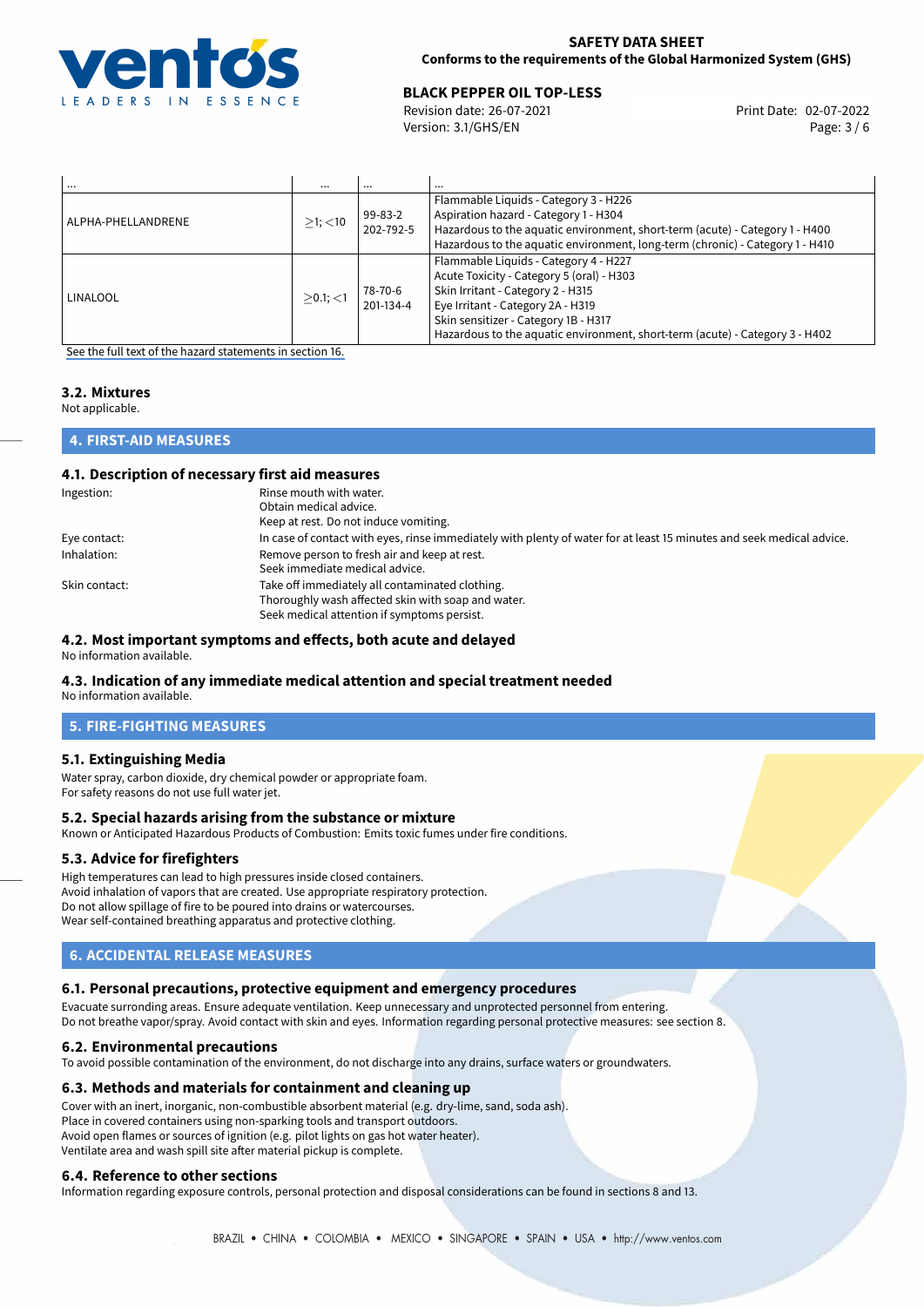

Revision date: 26-07-2021 Version: 3.1/GHS/EN Page: 4 / 6

## **7. HANDLING AND STORAGE**

### **7.1. Precautions for safe handling**

Do not store or handle this material near food or drinking water. Do not smoke. Avoid contact with the eyes, skin and clothing. Wear protective clothing and use glasses. Observe the rules of safety and hygiene at work. Keep in the original container or an alternative made from a compatible material.

## **7.2. Conditions for safe storage, including any incompatibilities**

Store in tightly closed and preferably full containers in a cool, dry and ventilated area, protected from light. Keep away from sources of ignition (e.g. hot surfaces, sparks, flame and static discharges). Keep away from incompatible materials (see section 10).

#### **7.3. Specific end use(s)**

No information available.

**8. EXPOSURE CONTROLS AND PERSONAL PROTECTION**

#### **8.1. Control parameters**

Components with occupational exposure limits: None known.

#### **8.2. Exposure controls**

Measures should be taken to prevent materials from being splashed into the body. Provide adequate ventilation, according to the conditions of use. Use a mechanical exhaust if required.

#### **8.3. Individual protection measures, such as personal protective equipment**

| Eye/Face protection:             | Chemical safety goggles are recommended. Wash contaminated goggles before reuse.                                                            |  |  |
|----------------------------------|---------------------------------------------------------------------------------------------------------------------------------------------|--|--|
| Hand Protection:                 | Chemical-resistant gloves are recommended. Wash contaminated gloves before reuse.                                                           |  |  |
| Body protection:                 | Personal protective equipment for the body should be selected based on the task being performed and the risks<br>involved.                  |  |  |
| Respiratory Protection:          | In case of insufficient ventilation, use suitable respiratory equipment.                                                                    |  |  |
| Environmental exposure controls: | Emissions from ventilation or process equipment should be checked to ensure they comply with environmental<br>protection legislation.       |  |  |
|                                  | In some cases, filters or engineering modifications to the process equipment will be necessary to reduce emissions to<br>acceptable levels. |  |  |
|                                  |                                                                                                                                             |  |  |

## **9. PHYSICAL AND CHEMICAL PROPERTIES**

#### **9.1. Information on basic physical and chemical properties**

| Appearance:                            | Liquid                       |
|----------------------------------------|------------------------------|
| Colour:                                | Conforms to standard         |
| Odour:                                 | Conforms to standard         |
| Odour theshold:                        | Not determined               |
| pH:                                    | Not determined               |
| Melting point/freezing point:          | Not determined               |
| Boling point/boiling range (°C):       | >170                         |
| Flash point:                           | 46 $^{\circ}$ C              |
| Evaporation rate:                      | Not determined               |
| Flammability:                          | Not determined               |
| Lower flammability/Explosive limit:    | Not determined               |
| Upper flammability/Explosive limit:    | Not determined               |
| Vapour pressure:                       | Not determined               |
| Vapour Density:                        | Not determined               |
| Density:                               | $0,875-0,895$ g/mL (20°C)    |
| Relative density:                      | $0,875 - 0,895(20^{\circ}C)$ |
| Water solubility:                      | <b>INSOLUBLE IN WATER</b>    |
| Solubility in other solvents:          | <b>SOLUBLE IN ETHANOL</b>    |
| Partition coefficient n-octanol/water: | Not determined               |
| Auto-ignition temperature:             | Not determined               |
| Decomposition temperature:             | Not determined               |
| Viscosity, dynamic:                    | Not determined               |
| Viscosity, kinematic:                  | Not determined               |
| Explosive properties:                  | Not determined               |
| Oxidising properties:                  | <b>NONE EXPECTED</b>         |
|                                        |                              |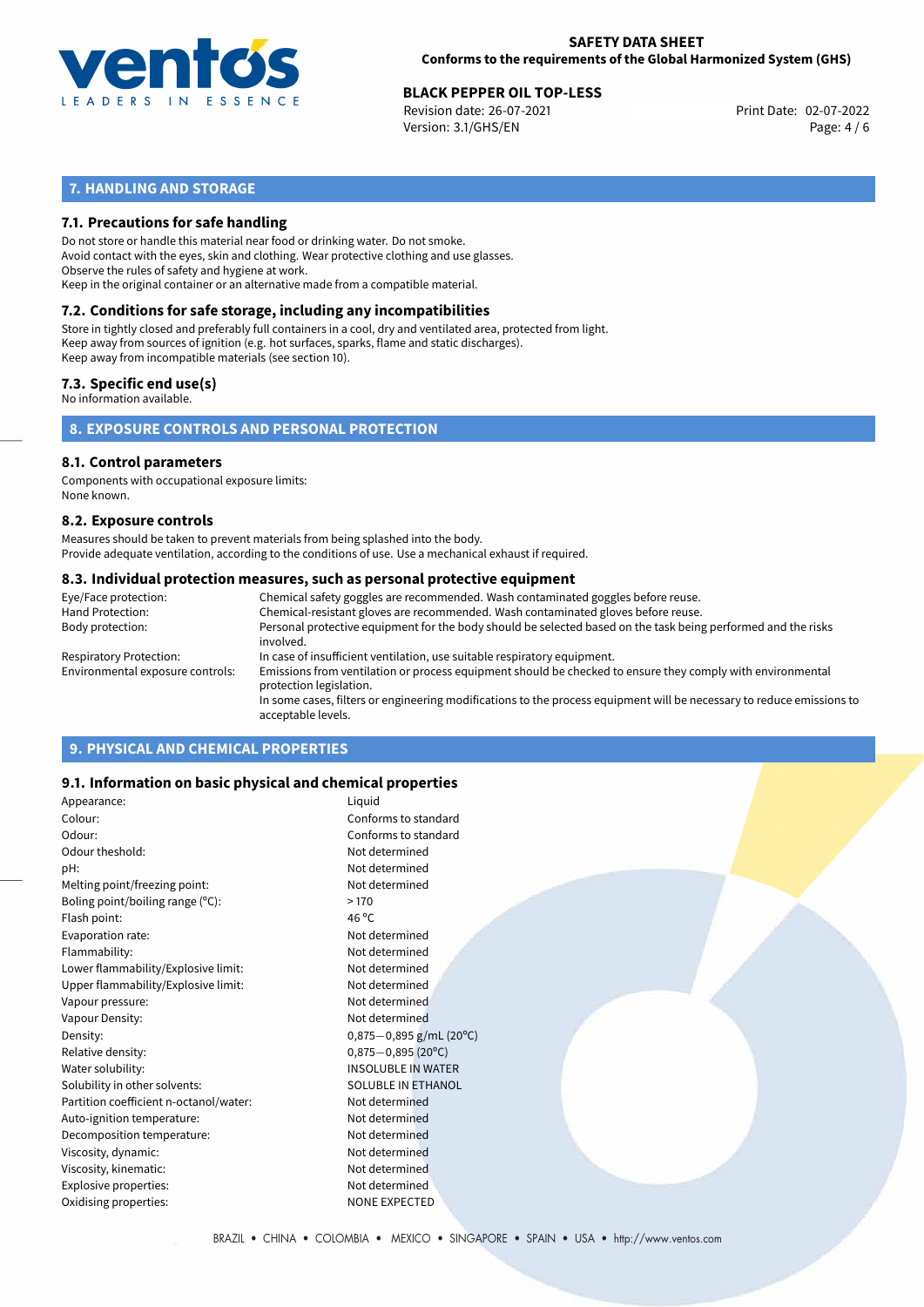

Revision date: 26-07-2021 Version: 3.1/GHS/EN Page: 5 / 6

## **10. STABILITY AND REACTIVITY**

#### **10.1. Reactivity**

No hazardous reactions if stored and handled as prescribed/indicated.

#### **10.2. Chemical stability**

The product is stable if stored and handled as prescribed/indicated.

#### **10.3. Possibility of hazardous reactions**

No hazardous reactions if stored and handled as prescribed/indicated.

#### **10.4. Conditions to Avoid**

Conditions to Avoid: Excessive heat, flame or other ignition sources.

#### **10.5. Incompatible materials**

Avoid contact with strong acids and bases and oxidizing agents.

#### **10.6. Hazardous decomposition products**

During combustion may form carbon monoxide and unidentified organic compounds.

## **11. TOXICOLOGICAL INFORMATION**

| <b>Acute toxicity</b>             | Based on the data available, the criteria for classification are not met. |
|-----------------------------------|---------------------------------------------------------------------------|
| <b>Skin corrosion/irritation</b>  | Causes skin irritation.                                                   |
| Serious eye damage/irritation     | Based on the data available, the criteria for classification are not met. |
| Respiratory or skin sensitisation | May cause an allergic skin reaction.                                      |
| <b>Germ cell mutagenicity</b>     | Based on the data available, the criteria for classification are not met. |
| Carcinogenicity                   | Based on the data available, the criteria for classification are not met. |
| <b>Reproductive toxicity</b>      | Based on the data available, the criteria for classification are not met. |
| <b>STOT-single exposure</b>       | Based on the data available, the criteria for classification are not met. |
| <b>STOT-repeated exposure</b>     | Based on the data available, the criteria for classification are not met. |
| <b>Aspiration hazard</b>          | May be fatal if swallowed and enters airways.                             |

## **12. ECOLOGICAL INFORMATION**

#### **12.1. Toxicity**

**Assessment:** Very toxic to aquatic life with long lasting effects. **Experimental/calculated data:** No information available.

#### **12.2. Degradability**

No information available.

#### **12.3. Bioaccumulative potential** No information available.

**12.4. Soil mobility** No information available.

## **12.5. Other adverse effects**

See also sections 6, 7, 13 and 15 Do not allow to get into waste water or waterways.

## **13. DISPOSAL CONSIDERATIONS**

#### **13.1. Waste treatment methods**

Dispose of in accordance with national and local environmental regulations.